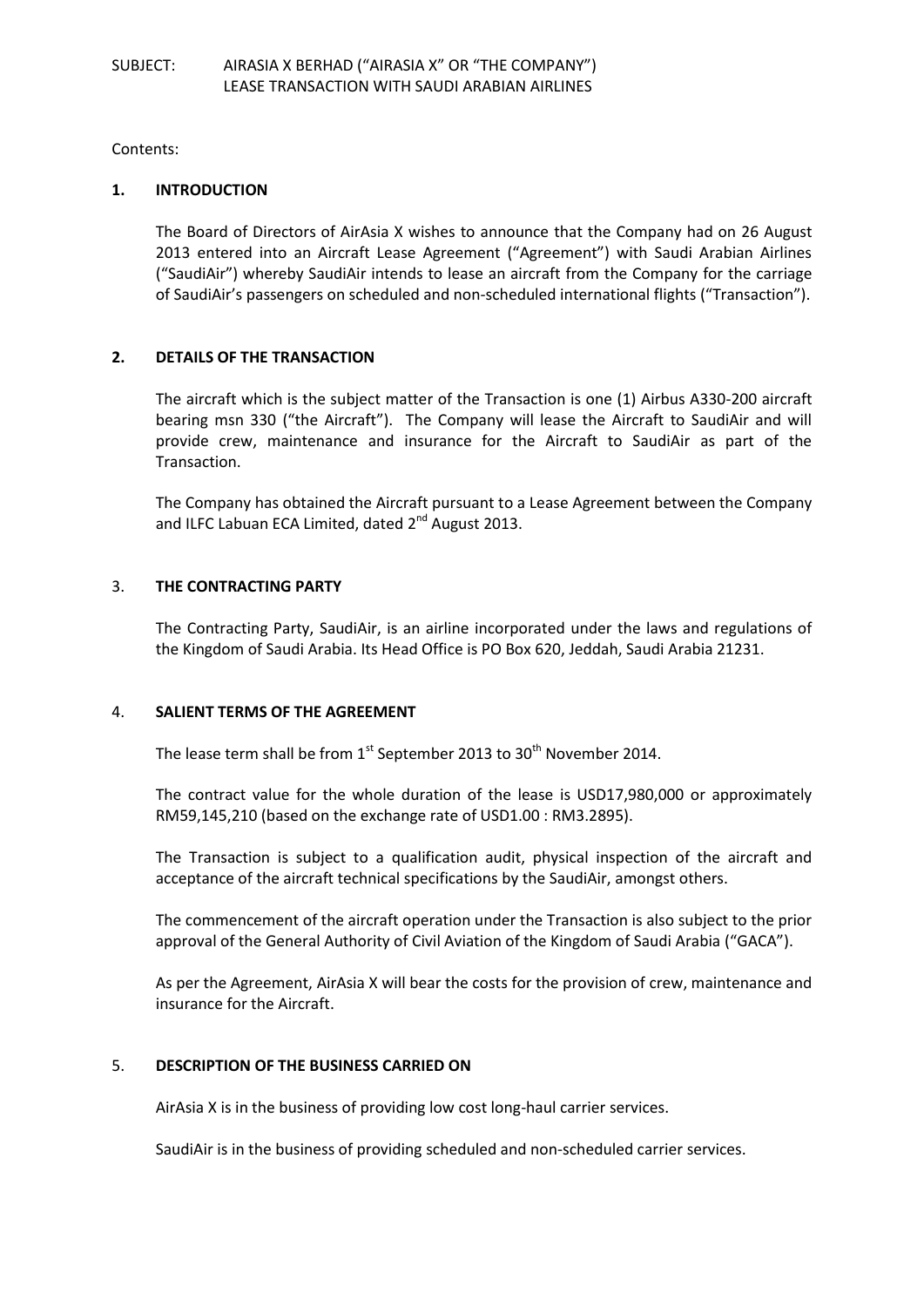#### 6. **TOTAL CONSIDERATION**

The total consideration for the Agreement is USD17,980,000 or approximately RM59,145,210

- (a) The consideration is agreed on a willing buyer-willing seller basis.
- (b) The justification for the consideration is that it is based on market practice in the aviation industry namely based on prevailing market rates for such lease taking into account the cost of the aircraft, crew, maintenance and insurance (**"ACMI"**).
- (c) The arrangement for which the consideration will be satisfied is that the payment will be made on a monthly basis.

# 7. **EFFECT OF THE TRANSACTION ON AIRASIA X**

The Transaction is expected to be earnings accretive taking into account the consideration for the service to be provided to SaudiAir and the cost of the ACMI, and is therefore expected to improve the net assets of the Company.

The Transaction is not expected to have any effect on the gearing, share capital and substantial shareholders' shareholdings of AirAsia X.

## 8. **RATIONALE FOR THE TRANSACTION**

The Company already has 2 aircraft on lease to SaudiAir, until November 2014. SaudiAir had requested that the Company to provide additional capacity for SaudiAir's operations. Hence the Company entering into the Transaction.

#### 9. **BOARD OF DIRECTORS' APPROVAL**

Having regard to the rationale and the relevant factors, the Board has approved the Transaction and is of the opinion that entering into the Agreement is in the best interest of the Company.

#### 10. **ESTIMATED TIME FRAME FOR COMPLETION**

The lease will commence on the  $1<sup>st</sup>$  September 2013. The acceptance by SaudiAir as well as the inspection by the GACA is expected to be completed by  $31<sup>st</sup>$  August 2013.

The lease term for the Transaction is for fifteen (15) months, from  $1<sup>st</sup>$  September 2013 to 30<sup>th</sup> November 2014.